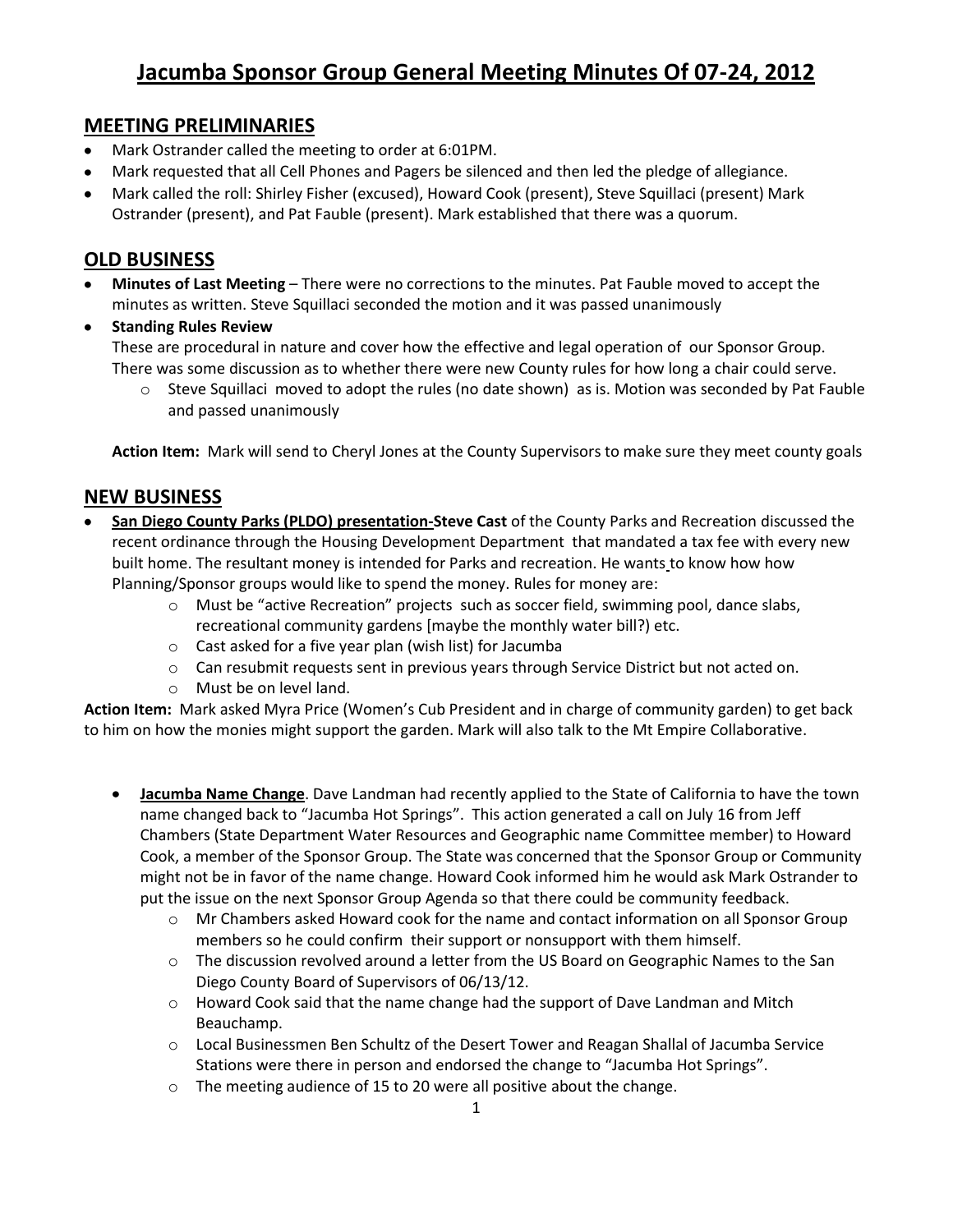# **Jacumba Sponsor Group General Meeting Minutes Of 07-24, 2012**

- $\circ$  Numerous people emphasized that this was not a name change but a reclaiming of the original name. Pat Fauble, Sponsor Group Member said that the deed to her over 50 year old home gave the address as "Jacumba Hot Springs".
- o Cook stated that the official name for the railroad station and RR stop was "Jacumba Hot Springs".
- $\circ$  Some in favor of the name change were concerned about the length of the 3 word versus the one word name. They were ok with the name change when they learned that the post office would continue for now to use the Jacumba name and the 91934 zip code.
- $\circ$  The Sponsor Group itself voted unanimously, 4-0 on a motion from Howard Cook with a second by Pat Fauble to support the change and also to authorize President Mark Ostrander to send a letter to the Board of Supervisors supporting the name change. He will also notify Jeff Chambers of the California Advisory Board On Geographic Names (CACGN) of the town support, and vote result. Mark will also send Sponsor group member contact information to Chambers as he requested.
- $\circ$  Ben Shultz of the Desert Tower advised that he would donate use of part of his land, which previously had a bill board sign visible from Interstate Highway Eight for a large sign advertising the Jacumba Hot Springs Name, the Hot Springs, The Lake, Tri-colored Blackbird, Spa, other tourist draws including the Railroad.

**Action Items:** Mark will contact Jeff Chambers and give him the Sponsor Group contact information. Mark will also send the support letter to the supervisors

#### **Correspondence**

Mark talked to Steve in the County Planning Group and attended the July 20<sup>th</sup> hearing on the wind ordinance. The ordinance will be accepted but with a lot of conditions including setback ranges . There is no date set yet as to when it will be before board. Large windmills are out and there is a renewed focus on health issues that have been buried. The projects will be revisited in 3 years and if there are health issues they will be shut down. There was some discussion on DBA VS DBC (DBC sound is out to human range and is the one they will use). Went to the traffic Advisory Community meeting but there was nothing that hits on our area

### **UPDATES AND POTENTIAL ACTION ITEMS**

- Border Patrol Update (Cory Anderson)
	- $\circ$  This month marks 3<sup>rd</sup> anniversary of Border Agent Rosa's murder and the 5<sup>th</sup> anniversary of the border agent who succumbed to heat exhaustion
	- o Illegals are no longer loading in Jacumba but further up the Highway.
	- $\circ$  Cory asked us to report any suspicious figures such as same vehicle doing laps
	- o San Ysidro area is still a huge problem.
	- o New Boulevard station opening officially in February, may have ribbon cutting ceremony.
	- $\circ$  Flyer will be emailed to Mark for youth event. They will talk to Mt Empire teenagers about the dangers and downside to getting involved with smugglers
	- $\circ$  August 14<sup>th</sup> at 6PM will be Community Watch meeting
	- o Said he had a meeting with Helen Landman.
	- o Cory said his replacement had not yet been selected but that Jason Bush had expressed interest and that he would be good in his function.
- Sheriff Update –Not present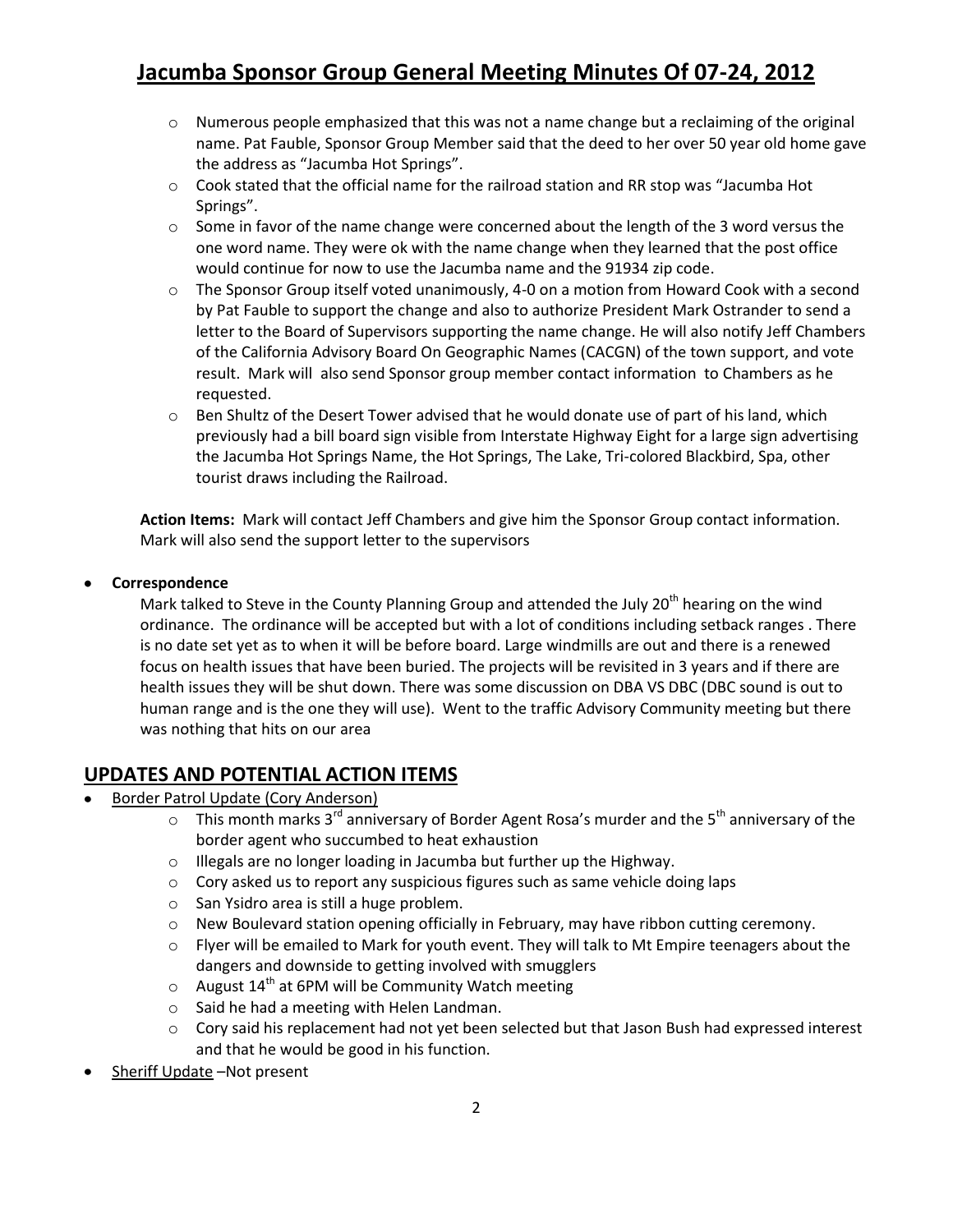### **Revitalization updates**

- o **Community Garden Project by Myra Price -** we currently have 3 viable gardens underway. Unfortunately the birds ate most of the seeds. Gophers or ground squirrels destroyed the blackberry roots so the blackberry bush died. The next meeting is August  $19<sup>th</sup>$  at the Highland center at 6PM. The Espinosa's are sponsoring water. The Westside area is being worked on. Lorrie Ostrander is disturbing the nesting tunnels and leveling the land. Still working on garden bylaws
- o **Lake Committee** Dani Cook reported that she was completing a proposal for an SDGE grant with the Arts Council. If awarded the grant money, the lake would get benches, a diorama and other enhancements. The local schools would also participate in an educational piece. The Committee will hear back in September whether the grant was awarded
- o **Train Project-**Howard Cook reported that he had spoken to Mitch Beauchamp about his plans for the railroad. Mitch stated that he does want a tourism component at some point. Currently, his interest is in hauling freight. He Is interested in buying and freighting water (non-potable?)
- o **Boulevard Update** given by Tammy Daubach. She stated she was meeting soon with Supervisor Jacob regarding use of the old fire station and the proposed library.
- o **Misc.** Mark Ostrander said that government money was tight (government grants). Private and endowment money was all that was available. Danielle Cook stated that the Jacumba Lounge was now open for business downtown and, as it was the first new business in Jacumba for some time, she encouraged people to patronize.
- - Boulevard, Jacumba, La Posta Fire Safe Council and Cert (by Mark Ostrander)
		- $\circ$  Our Cert group is the largest in the county.

#### Fire safe

- o Fire Safety Council will be in the Pine Valley Days parade
- $\circ$  Meetings are last Monday of the month and will be permanently located at the Boulevard Fire Station. This is because the Jacumba station is not always consistently available
- $\circ$  This Monday there will be a guest speaker on substance abuse and underage drinking
- o September 8 is community chipping day at Mark Ostrander's house
- Eye Gnat Report by Danielle Cook in Bill Pape's absence
	- Danielle reported that Bornt had vacated the farm acreage. Chris Conlin (DEH) confirmed that the farm had been sprayed with conventional pesticides . This should mean that we will experience a more ambient population of eye gnats moving forward. Tammy Daubach reported that Bornt Farms was now in Anza and that the farm butted against the town limits. She stated that Bornt is renting his new land from the mayor and publisher of the local newspaper, the residents of Anza are in for a ride.
- Future Agenda Items Mark reminded group to email or call the Thursday before to get items placed. If the  $\bullet$ items involved an organized presentation he will need at least one week notice to give proper notifications
- SD Gas and Electric No one present

## **NON-AGENDA PRESENTATIONS FROM THE FLOOR**

Tammy Daubach announced: